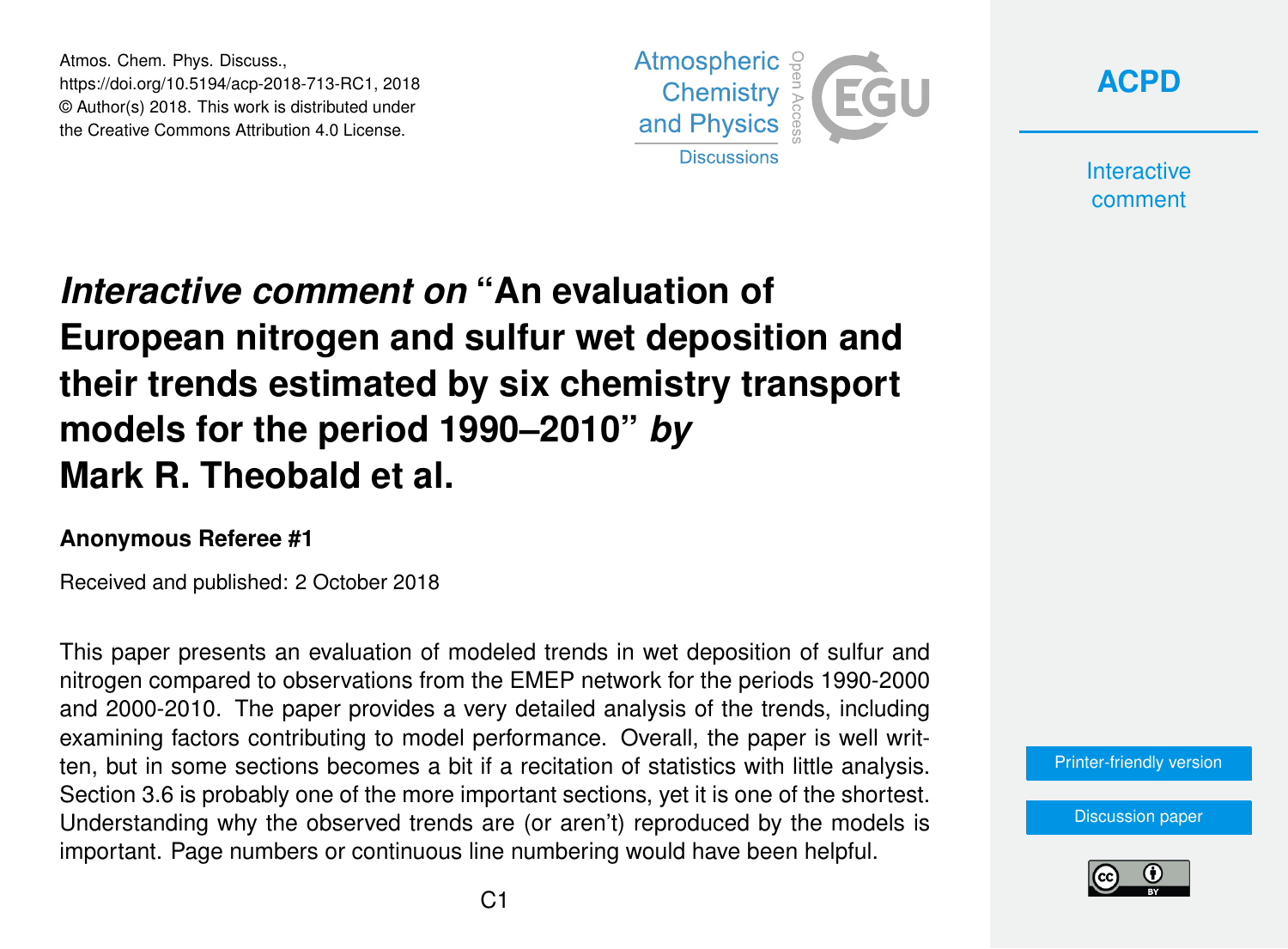Specific comments are as follows:

Page 3: What is the difference between the Collette et al. (2016) work and the Torseth et al. (2012) analysis?

Page 3, line 5: Consider a comma after "periods"

Page 3, line 6: Consider a comma before "but"

Page 3 - 4: There are several multi-model studies that are cited. It is impractical to provide the list of models and citations in this paper. It would be helpful to know, though, if the models used in the present study were included in those studies as well.

Page 6, line 10: If the other models were run with a lat-long grid, why wasn't CMAQ?

Page 7: Did any of the models include the bidirectional flux of NH3? This is noted in Table S2, but not discussed in the text. What is the impact on the model results of not considering this?

Page 7, line 7: Organic species were included in the modeled estimates of wet deposition. Are they included in the measurements? What about NO, NO2 and N2O5?

Page 7, line 13: Doesn't the CMAQ model provide information to distinguish sea-salt sulfate?

Page 7, line 20: consider rewording "network data of"

Page 8, line 13: Note that these criteria were developed for atmospheric concentrations and not deposition values.

Page 8, line 17-18: Clarify what the observed and modelled trends are for on line 17 and what trends on line 18 are more difficult to evaluate compared to annual wet deposition.

Page 8, lines 20-23: suggest splitting the sentence at "then" on line 20.

Page 8, line 21: "were" should be "was" as it refers to magnitude

**Interactive** comment

[Printer-friendly version](https://www.atmos-chem-phys-discuss.net/acp-2018-713/acp-2018-713-RC1-print.pdf)

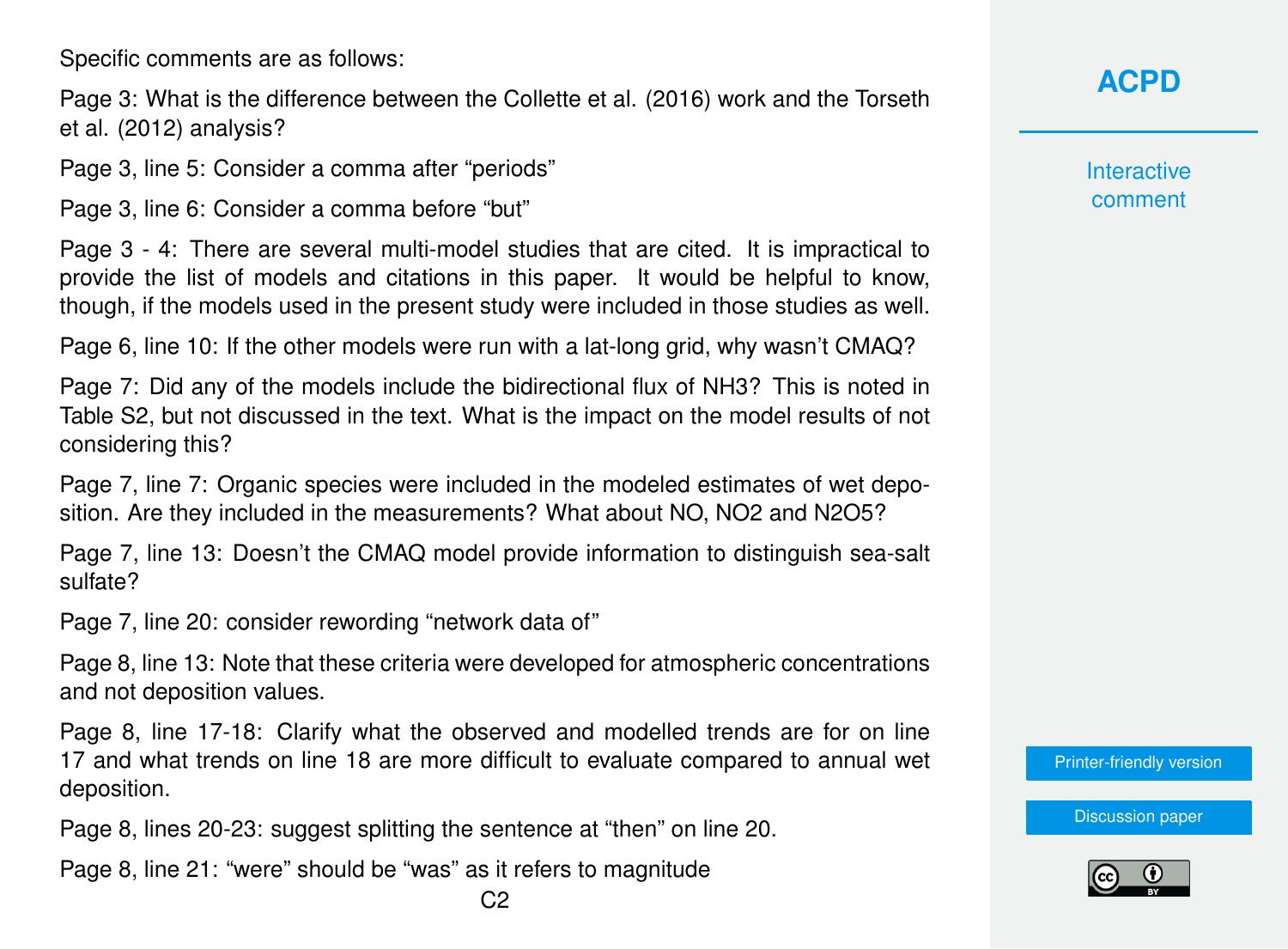Page 9, line 2: How were the tau values determined?

Page 9, line 24: Does "European" start a new paragraph?

Page 9, lines 25-30: Specific information is given from Sutton et al. (2003) about why NH3 emissions decreased but he same level of detail is not provided for other species.

Page 10, line 15: Consider listing the meteorological models

Page 10, line 19: Consider specifying "meteorological models" rather than just models.

Page 10, line 25: It seems odd that one WRF run (used for CMAQ) would have such very different precipitation compared to the other WRF runs. What was different about the WRF runs? It might be helpful to have a table in the supplemental that provides details on the meteorological models.

Page15, section 23.5: This section seems to repeat information that was presented earlier.

Page 21, lines 30-33: Do these studies use different versions of the EMP model? Please indicate what versions were used.

Page 22, line 13: Why is the trend for observed WNOx for 1990-200 in Figure 16 so different than the emissions trend? Is this realistic?

Page 24, line18-19: what would be the effect on mass conservation of doing a bias correction?

Figures 4 and 9: The legend text is too small.

Figure 12: Are these period (i.e. seasonal) totals values?

Table S2: - Consider adding a table with specifics of the met model runs - Are the vertical layers for the CTM or the met model? - For Chimere, CMAQ, and MINNI, give an approximate value for the 1st model layer. - CMAQ description is incomplete and incorrect. No citation is given for the dry deposition of gases. CMAQ does include a

## **[ACPD](https://www.atmos-chem-phys-discuss.net/)**

**Interactive** comment

[Printer-friendly version](https://www.atmos-chem-phys-discuss.net/acp-2018-713/acp-2018-713-RC1-print.pdf)